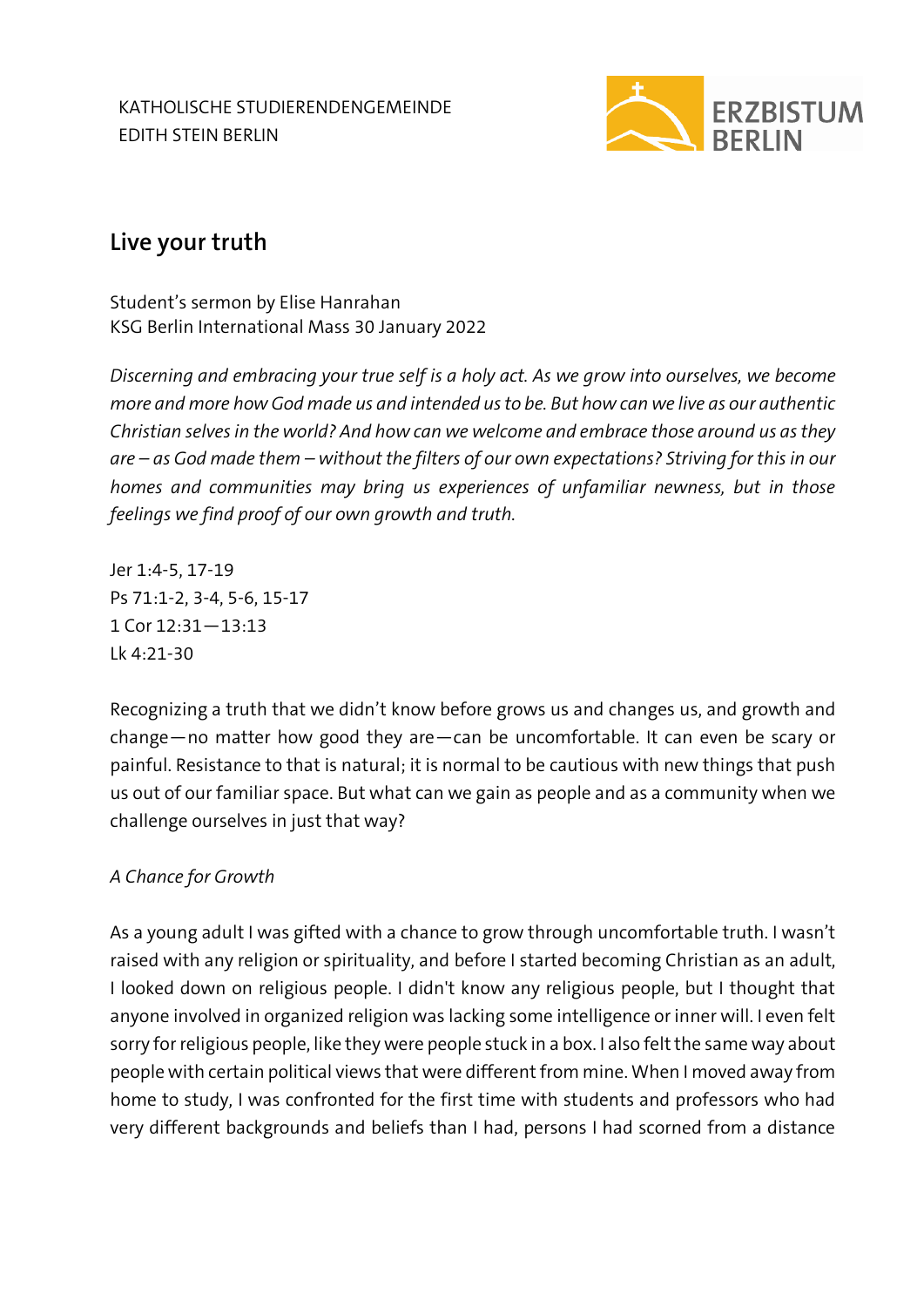before. And, surprise! They often turned out to be intelligent and wonderfully kind people, people who had seen more of life than I had, or a different kind of life. People I could admire. I had to confront the uncomfortable truth that I had been wrong, closed-minded, and prejudiced before.

About six years later I even converted to Catholicism, so I ended up becoming one of those I had looked down upon before. And as tempting as it might have been, I couldn't see myself as simply 'changing sides'; I couldn't now redirect my pity and look down upon those who *had not* joined an organized religion, or continue to look down on those with different political views. That wouldn't be very Christian of me. Instead I had to recognize that I had carried a lot of pride and self-righteousness before, and that I generally tend to be that way when it comes to ideas. Like most of the challenging aspects of ourselves, it's tied up in something good. I am really passionate about what I feel makes the world a better place; about social justice; about my beliefs. But I needed to exercise less judgment, more humility, and above all, I needed more love for my fellow children of God.

The uncomfortable truth is that it's easy to sit in a bubble, without much contact with people of truly different mindsets and backgrounds. And such circumstances, combined with closed-mindedness, help to create an 'us' and a 'them'. We live in divisive times, very much 'pick a side' times. And *I* certainly need the constant reminder that there are vulnerable people and marginalized people on all sides, and that such strife and pointing fingers at groups of 'them' actually hinders my putting energy into real systemic change. The truth is always bound to our neighbors, however far away they are; it's always social. And the truth is always bound to a higher purpose: it is bound to God. Those are our orientation points.

### *Who is on the outside? (Luke 4:21-30)*

In the gospel today Jesus reveals the truth, the greatest Truth. He reveals that He is the Messiah, that He is Christ, our long-awaited Savior. He says **"Today this Scripture passage is fulfilled in your hearing."** At first the people react with awe, wonder, amazement. But there is a dark turn as Jesus continues speaking, as He reveals more about that salvation and who it is for. He mentions the two well-known prophets from scripture, Elijah and Elisha, and He specifically chooses stories involving them wherein foreigners and gentiles are the ones for whom miracles are performed, are the ones who play important roles in the scripture. By doing this Jesus emphasizes that this is a salvation which is for everyone,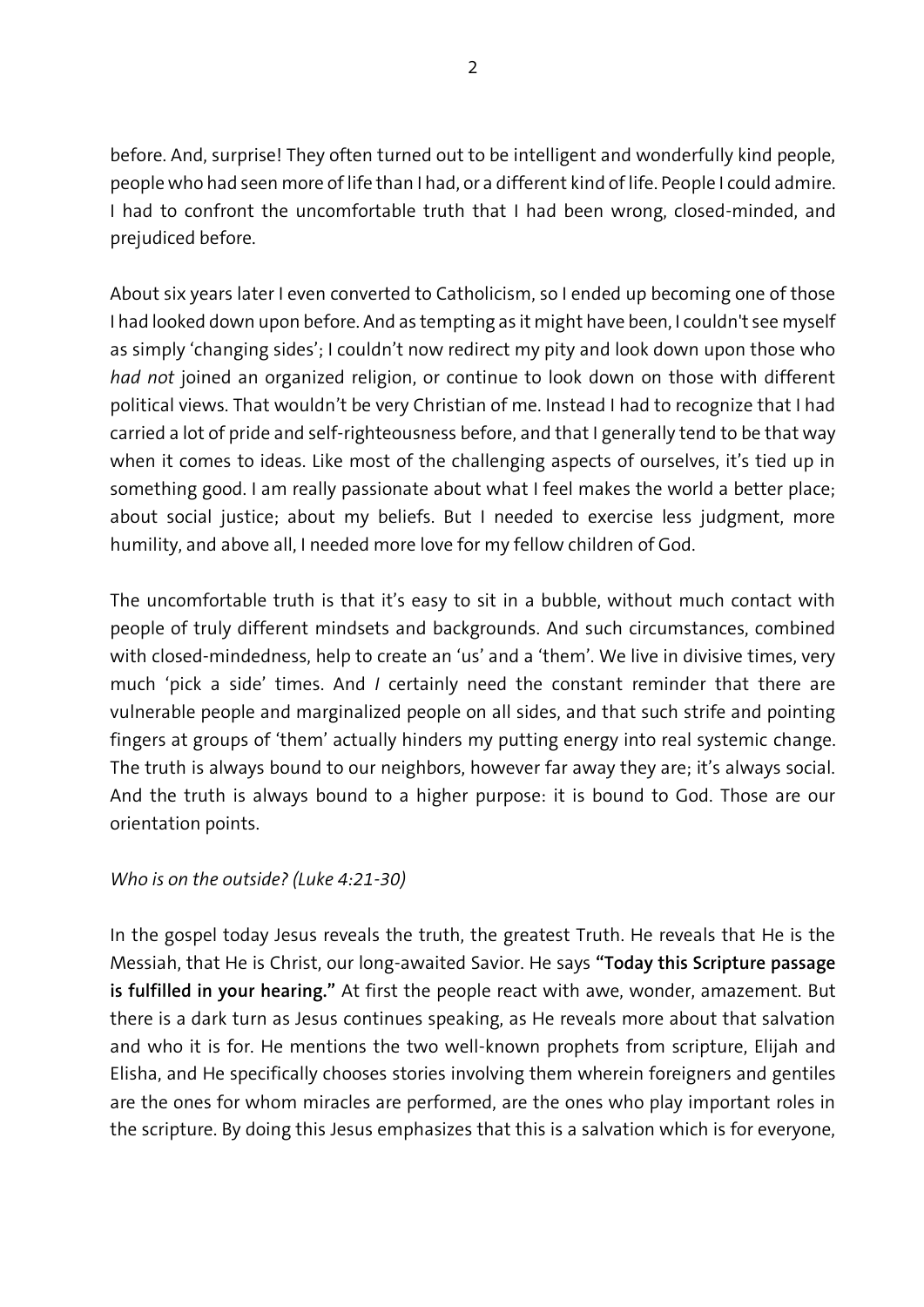also or even especially for outsiders like gentiles (we could say today: for refugees, for trans people, for sex workers, for poor people; those who are pushed to the sides, marginalized).

This Good News is *particularly* for the vulnerable, for those who are not living comfortable, easy lives, who are not 'on the inside'. And Jesus made this statement in His hometown, a place where people probably felt very much on the inside, seeing Him as someone familiar: '**Isn't this the son of Joseph?**'. This was the Prophet, the Messiah, someone they had hoped for – but most likely with certain expectations, certain presumptions about how He would be, and whom He would be for. And instead He was revealing an uncomfortable truth, that was maybe even the opposite of what they wanted to hear. So this awe and wonder took a terrible turn and became disappointment, anger and violence.

We can put ourselves on both sides of this story. It is easy to judge the people in the hometown, who don't accept Christ, who react first with wonder, and then with anger. And yet we know that revealed truth causes growth and change, a newness, which is almost always hard, especially when it is unexpected and disappointing. As Christians we can ask ourselves (without judgment, just for awareness), do we live in a bubble, are we comfortably surrounded by people similar to ourselves? Whom are we praying with in church, who is invited to the Lord's table? Is there anyone we would refuse to pray next to? What is the significance of these answers, and these questions?

### *Living your truth*

But I mentioned two sides to the gospel, there is not just the side of having to hear a truth you may not want to that makes you grow, that makes you stretch. We are also asked conversely to live and speak our Truth, and to spread the Word. To be Christians in the world. There are countless ways to understand this, but I want to mention the aspect of being your authentic self in the world, being the way God made you. This is one way to spread the Word.

That can refer to, for example, your professional calling. A job is often just a way to make money, to survive. But sometimes you feel called towards a certain kind of work, like being an English teacher. And maybe your parents want you to become a doctor. Discerning and following your professional path can take great strength, but it can be important holy work, because it can be about discerning the gifts that God gave you and learning how to implement those gifts in the world. Another example of living your truth, of being your